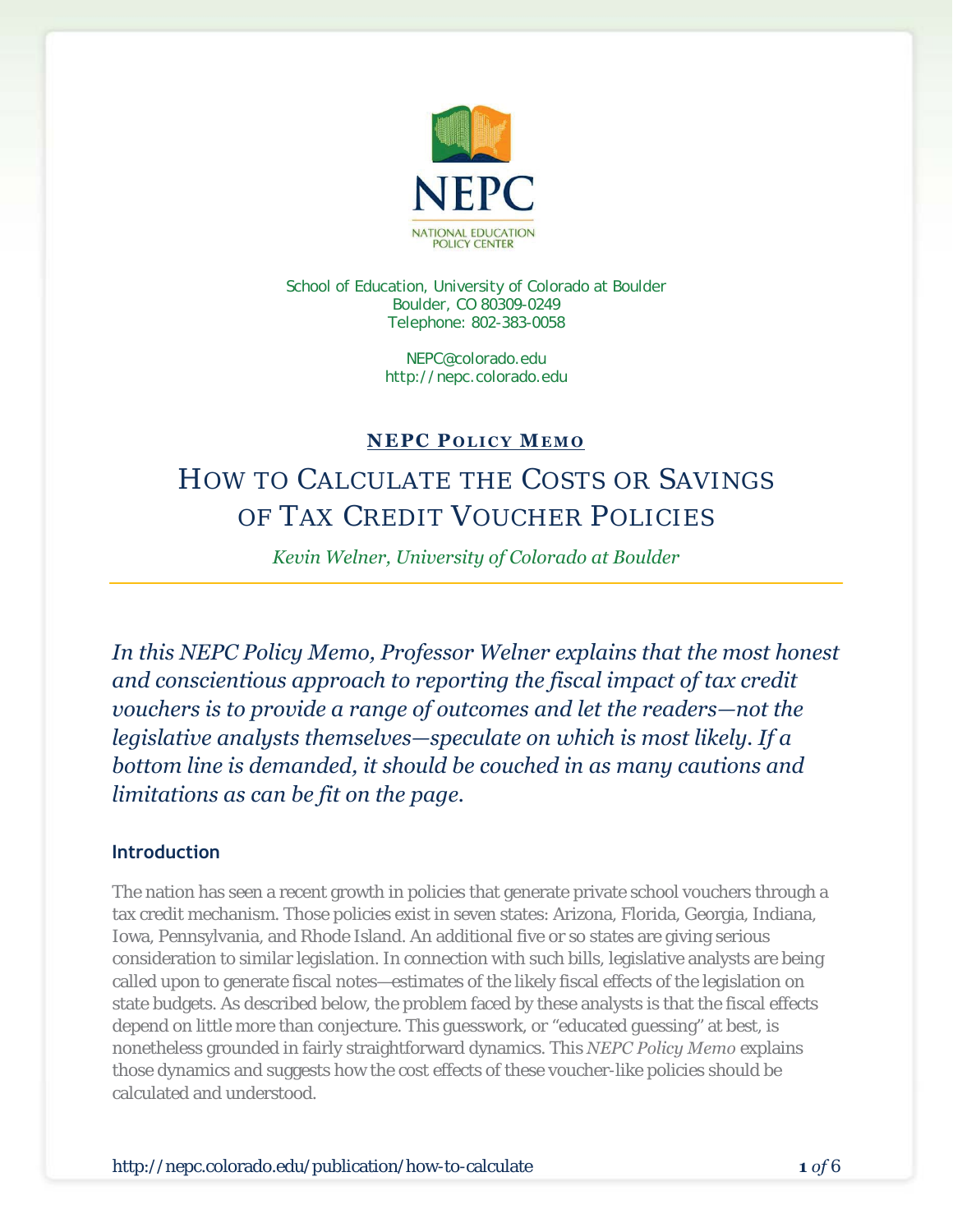#### **The Fundamental Issue of Switchers: Introducing Mary and John**

The basic idea behind these policies is that amounts owed to a state in corporate or individual income taxes can be diverted into charitable donations to non-profit corporations which then bundle the money and hand it out as private-school vouchers. As a tax *credit*, the policy gives the donor a tax benefit beyond what would be available for other charitable donations. In some states, that benefit is dollar-for-dollar, reducing the donor's state tax obligation by the full amount of the donation.

I use the term "neovouchers" to describe this process, to distinguish the resulting vouchers from the conventional type funded directly by the state.<sup>1</sup> Neovouchers can save the state money when families are prompted by the voucher availability to switch from public to private school. If, for instance, John enrolls in first grade in his local public school, the public funding might be about \$8,000 per school year. But if John uses a \$4,500 neovoucher to switch from public to private school, the state can be considered to have saved the \$3,500 difference.

But consider John's classmate, Mary. She also received a \$4,500 neovoucher, but her parents had always intended to enroll her in private school, which they would otherwise have paid for all by themselves. While the state saved \$3,500 on John, it lost \$4,500 on Mary.

The neovoucher recipients in a given state will be made up of mix of Johns and Marys. But to calculate the budgetary impact of the program, we would have to know the exact nature of that mix. The state cost or savings would also depend on the specific number of switchers and nonswitchers.

While other factors should also be considered (some are set forth later in this *Policy Memo*), it is this switcher issue that sits in the middle of the room as the three-ton elephant giggling at legislative analysts: *How many families are being enticed by the neovoucher to switch, relative to the number of families who already plan on private schooling and are simply grateful for the new state subsidy?* 

Truth is, no one knows. The legislative analyst in Florida, when asked to arrive at a bottom line number, came up with the following: for every dollar lost in state revenue due to the tax credits, the state saved \$1.49 in foregone public school expenses. But this figure was essentially pulled out of thin air. The report's author—the legislature's "Office of Program Policy Analysis and Government Accountability" (OPPAGA)—admits as much in an appendix, "we had no information from which to estimate [the key] percentage" on which the entire fiscal savings claim is based.2 That's right: "no information."

So Florida's OPPAGA authors guessed. And they guessed 90%—they guessed that there are nine Johns for every one Mary. The rationale for this guess is tucked away in the report's appendix. Neovouchers are available only to low-income students in Florida, so according to the report, it is "reasonable to assume a high percentage of low income students would not be able to afford private school without a scholarship, and therefore, would attend public school in absence of the program."3

In reality, Catholic schools in urban areas already may enroll upwards of 60% to 70% lowincome children, even without a neovoucher plan in place.<sup>4</sup> More importantly, the low-income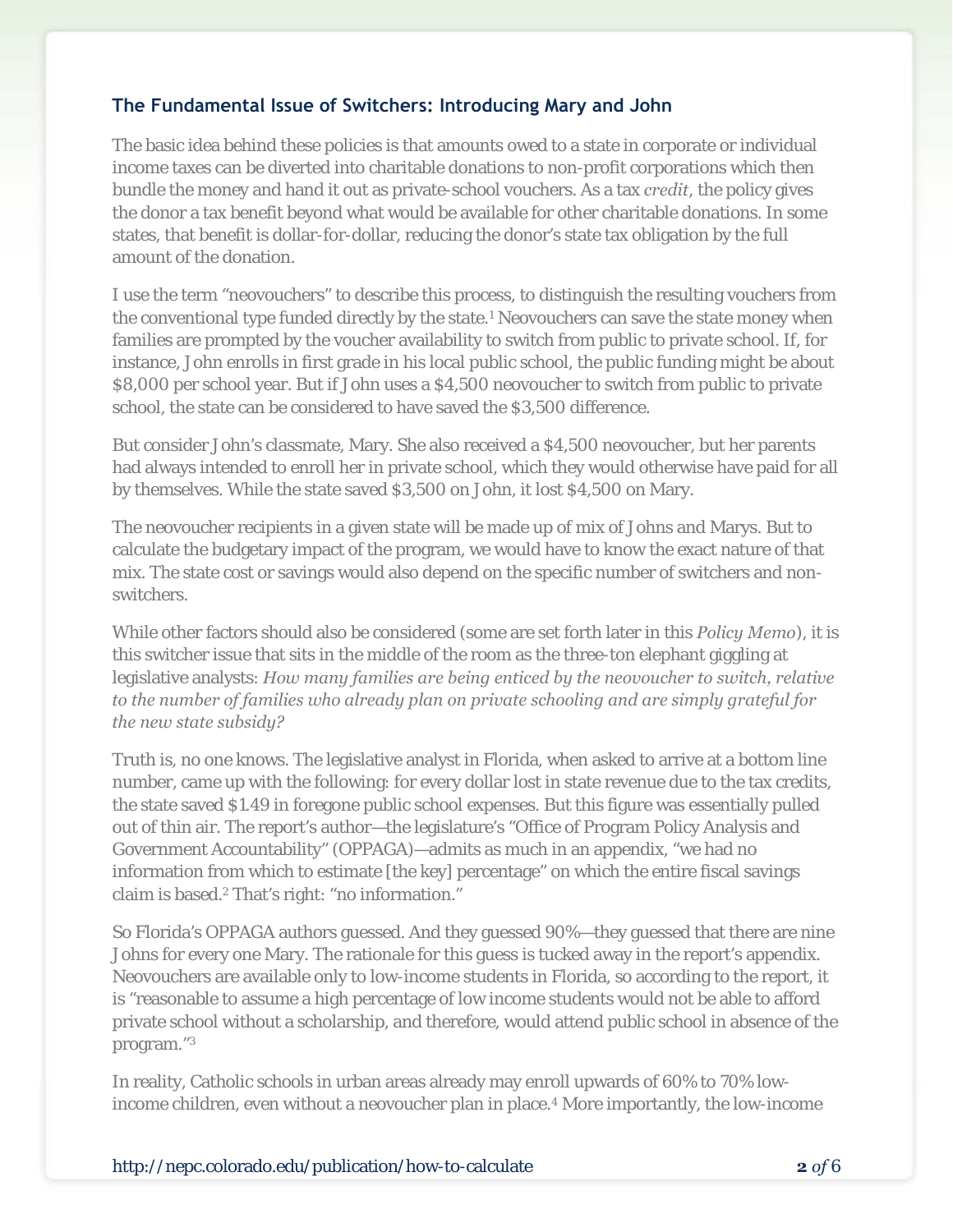families at the very head of the line to receive neovouchers will generally be those who would attend private schools even without the incentive. This means that, contrary to the report's assumptions, the relative percentages of Johns and Marys—of switchers and non-switchers would *not* mirror the general enrollment percentages for low-income students in private schools. In fact, the report's appendix acknowledges that any fiscal advantage to the state disappears when the percentage of switchers drops from 90% to 60%. So if there's a 50/50 split between switchers and non-switchers, the Florida program would be in the red.

Some states believe that they have solved the problem by *requiring* switching. Neovoucher legislation sometimes requires that all recipients either have attended public school the prior year or that they be entering school at kindergarten (or first grade). Such a provision would have immediate results beneficial to the state's bottom line, but these benefits will disappear over time. If a neovoucher policy begins in fall of 2012, for instance, those families receiving the funding that first year would be a mix of public-to-private switchers and those entering as kindergarteners. The next year, the neovoucher recipients would be a mix of students switching from public-to-private and those entering as kindergarteners, plus the prior year's kindergarten cohort (now in first grade). Eleven years later, the "switcher" requirement would be largely obsolete. What this means is that a 90/10 starting mix can reach and surpass the 60% costeffectiveness tipping point very quickly. The numbers might, for instance, look like this:

*Fall 2012: 90 percent switchers + 10% entering kindergarteners* 

*Fall 2013: 80 percent switchers (some who whom switched in fall 2013, and some of whom had switched in fall 2012) + 10% entering kindergarteners + 10% first graders (last year's kindergarteners)* 

*Fall 2014: 70 percent switchers + 10% entering kindergarteners + 10% first graders + 10% second graders* 

*Fall 2015: 60 percent switches + 10% entering kindergarteners + 10% first graders + 10% second graders + 10% third graders* 

*Etc.*

The exact numbers for a given state's neovoucher policy will vary substantially, but the undeniable truth here is that the effectiveness of the switcher requirement dissipates and then disappears.

Looked at another way, we can categorize into three groups those children who receive neovouchers in a state that requires switching but also allows entering kindergarteners to receive the benefit: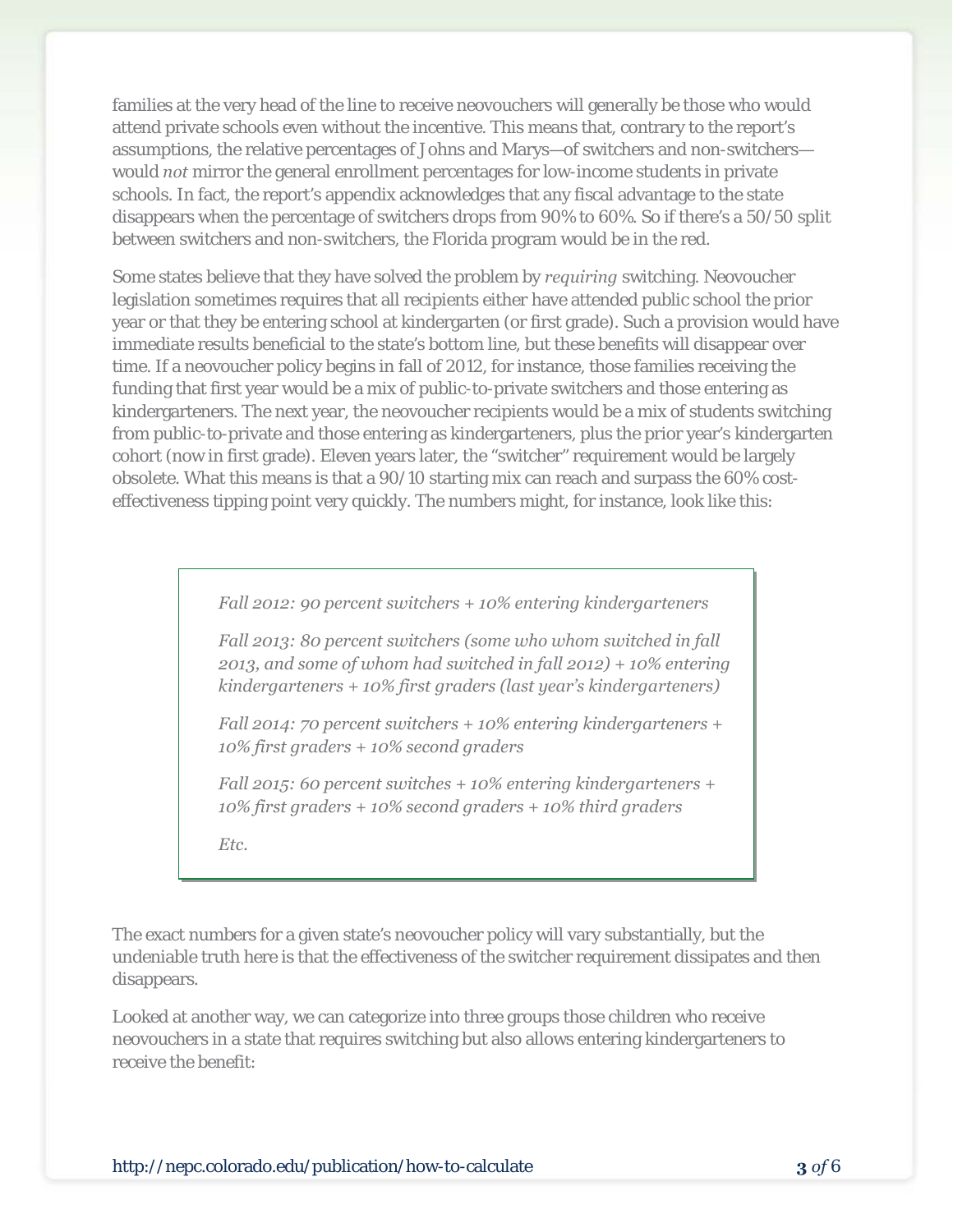- (a) Those whose parents decided to switch to private school after becoming disappointed with public school;
- (b) Those whose parents decided upon private school from the outset and would have never considered public school anyway; and
- (c) Those whose parents decided upon private school from the outset but, in the absence of the neovoucher policy, would have sent their children to public school because private school was not affordable.

Even if legislative analysts cannot attach actual numbers to these three categories,<sup>5</sup> they can see that these are the *exact same three categories* that would apply in a state without a switcher requirement.

Moreover, beyond the issue of switchers, other factors are important to any determination of fiscal impact—no matter whether the neovoucher policy includes a switcher requirement. Consider the following four:

- *What is the annual cost of education in a public school?*  If higher than the \$8,000 hypothesized earlier, for instance, then the chances for state savings increase; if lower, they decrease.
- *What additional tax breaks are offered?*  E.g., what is the cost to the state for charitable donations to the private or religious school? What is the cost to the state for any deductions given to parents for expenses on their child's private schooling?
- *Is the credit for 100% of the donation?*  In some states (e.g., Georgia), the taxpayer-donor receives a full, dollar-for-dollar tax credit; in others (e.g., Iowa and Rhode Island) the credit is for 65% or 75%. The bottom line for the state improves as the credit percentage is decreased.
- *Does the full donation go toward vouchers?*  Some states (e.g., Florida) require that the full amount donated be then allocated in the form of vouchers, while other states (E.g., Arizona) allow up to 10% to be used for overhead expenses. If a tax credit is provided for money that never reaches schools, the system becomes less efficient.

Less quantifiable, but also very important, are the cost implications for the larger educational system. For example, does the presence of the neovoucher policy generate inefficiencies for the conventional public school system? Or perhaps there is a competition effect on other parts of the system.

### **Conclusion**

The financial question asked of the Florida OPPAGA and of fiscal analysts in states throughout the country now considering neovoucher legislation is an important one. But the argument that neovouchers save or cost the state a given amount of money is necessarily grounded in simple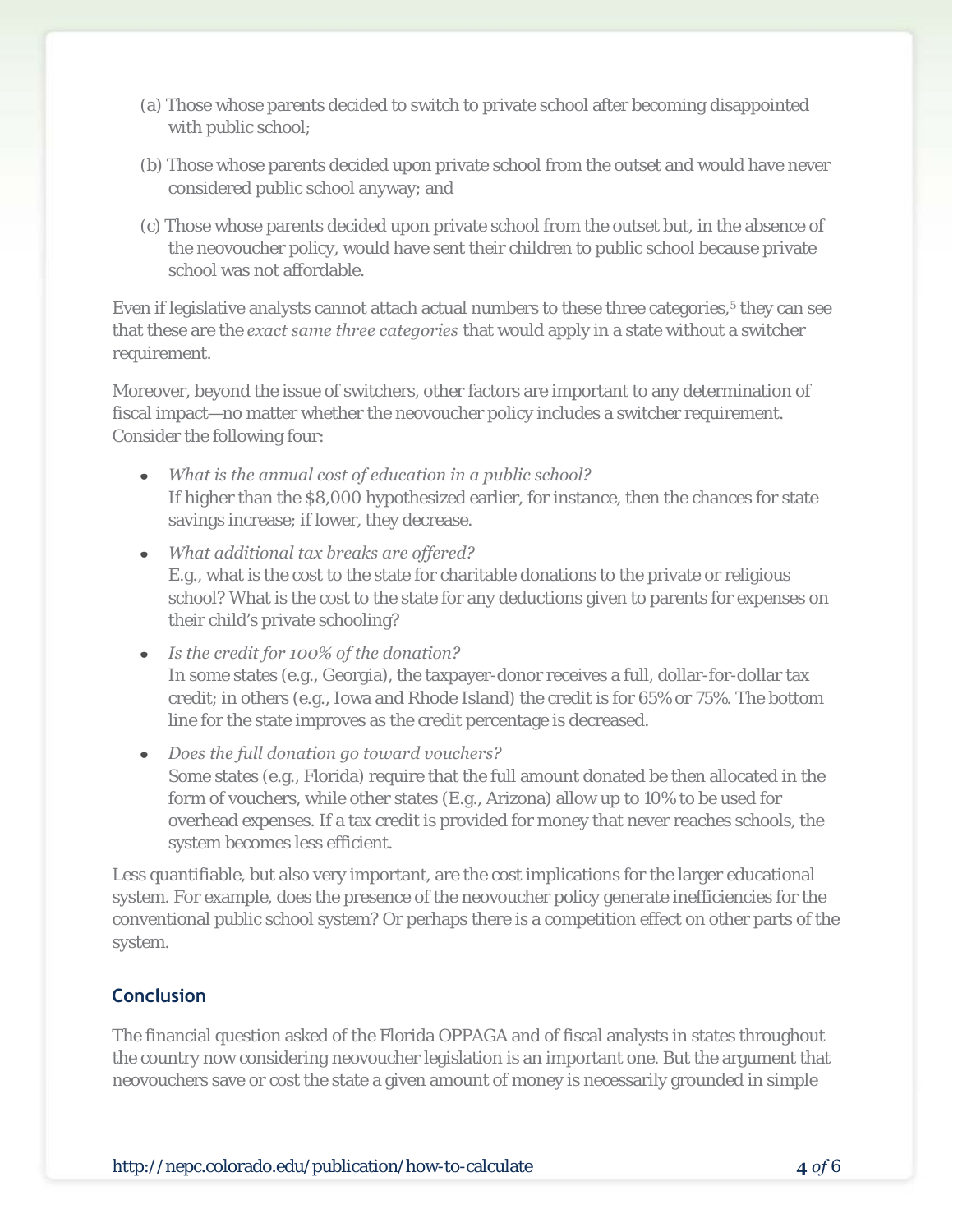conjecture. When a report's appendix acknowledges that it is based on "no information," we would all do well to take its conclusions with a rather large grain of salt.

Looking again at the three categories mentioned earlier, one clear conclusion is that those families in categories "a" and "c" would benefit the state financially, while those in category "b" would impose a financial hit on the state. Yet the calculation, of course, is not simply two categories versus one, since category "b" could be very large indeed. So what is a conscientious legislative analyst to do?

Recall that the OPPAGA report's appendix included information explaining how the fiscal impact on the state changes with varying percentages of switchers (e.g., 90% and 60%). That report certainly failed in other respects, but it hit the target in that one regard. Readers need to be given a range and need to understand how that range was derived.

The **key take-away point** is this: The most honest and conscientious approach to reporting the fiscal impact of neovouchers is to provide a range of outcomes and let the readers—not the legislative analysts themselves—speculate on which is most likely. If a bottom line is demanded, it should be couched in as many caveats, warnings, cautions, and limitations as can be fit on the page.